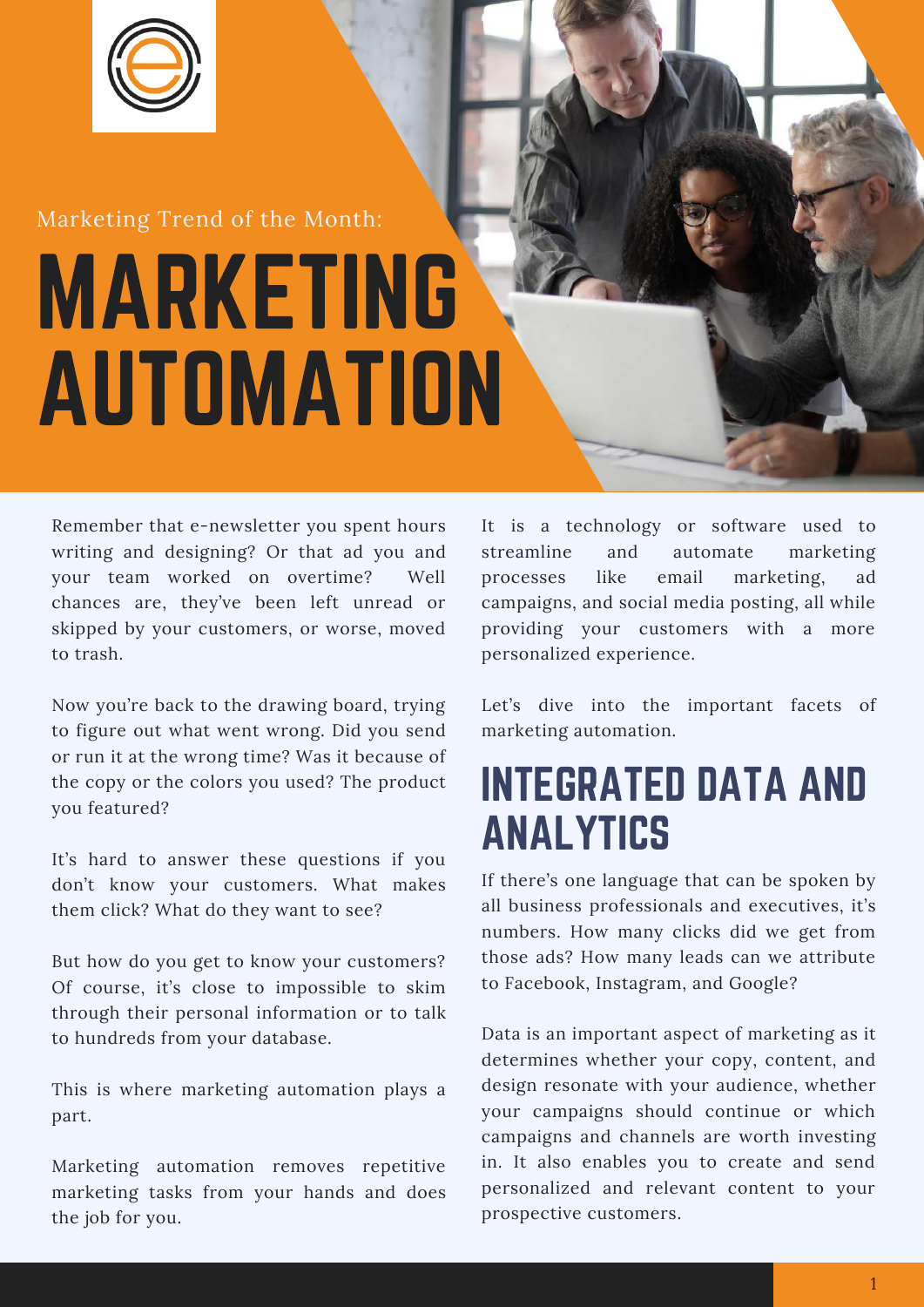Through marketing automation, customer, product, and sales data from all channels are integrated into one analytics software. This helps you understand your customers' needs, and thus enables you to deliver the right content at the right time.

### LEAD GENERATION



Marketing automation is an effective lead generation tool that takes the prospects into the sales conversion funnel. It provides an all-in-one solution for capturing, nurturing, and converting leads into revenue.

#### **Capture**

From the moment your website, ad, or form captures a lead, the marketing automation software pulls and integrates the data into your lead database.

#### **Nurture and Convert**

The lead nurturing feature of marketing automation helps you get an in-depth look at your leads' behavior, as well as segment and communicate with them according to their recent behavior and activities.

Marketing automation also implements lead scoring, which is a method used to rank prospects by their potential to convert into a sale. Through this, you will know what type of content to deliver, and the frequency of communication, depending on each prospect's lead score.

# DRIP CAMPAIGN

One of the ways to talk your way through conversion is by running a drip campaign. A drip campaign is a feature of marketing automation that facilitates the automatic delivery of personalized and targeted content to prospective customers at a set time based on their online activities. It is a series of prewritten emails that are sent out when triggered by a specified action or event. These triggers may include:

- Member registration
- Abandoned shopping carts
- Order placement
- Event signup
- Newsletter subscription
- Prospect's birthday